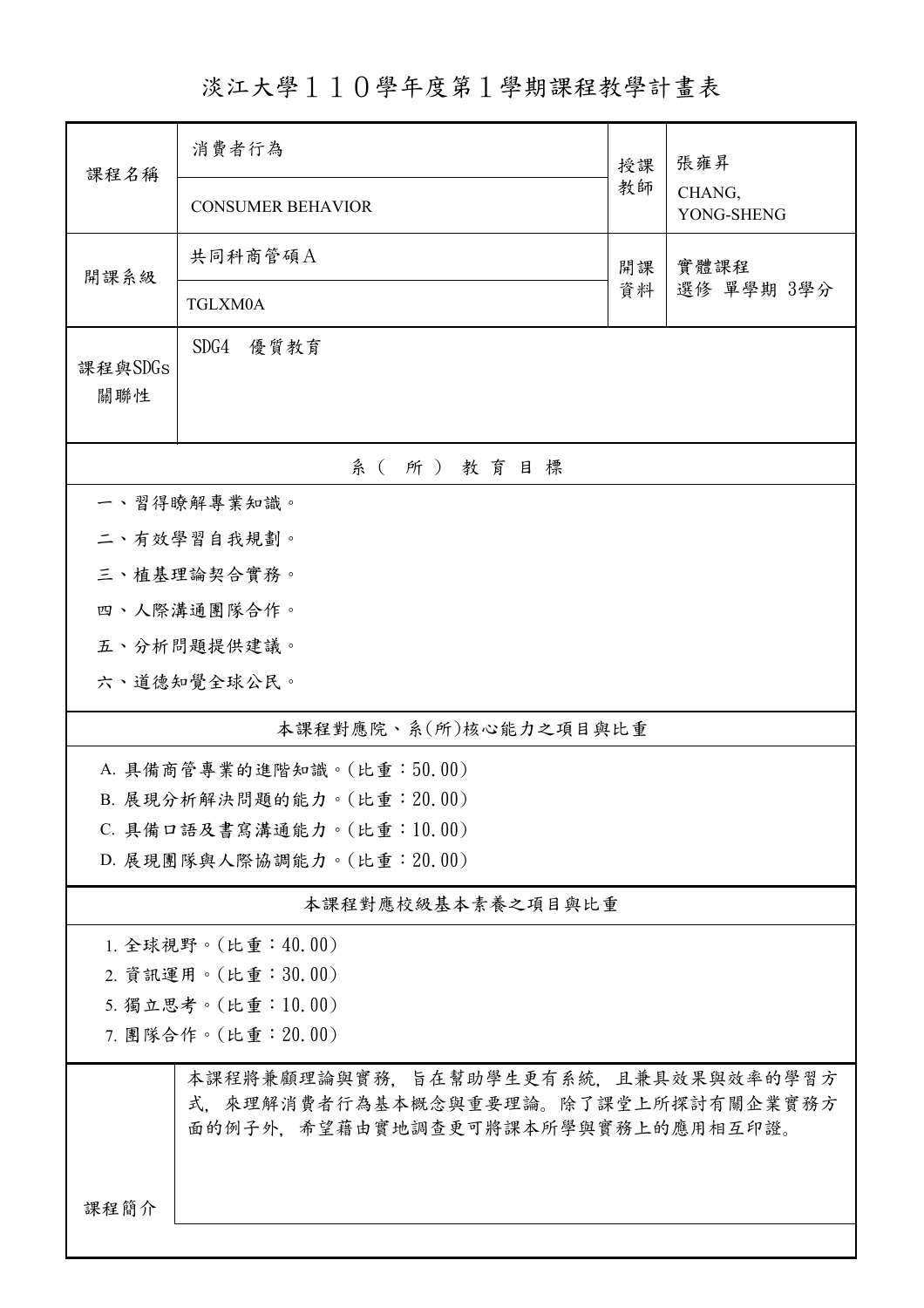|                                                                                                                                        | This course will provide an overview of the broad field of consumer<br>behavior. We will strive to develop both a detailed theoretical understanding<br>of consumer behavior and an appreciation of methodological perspectives that<br>are foundational to this field. |                                                                                                                                                                                                                                                                                                                                                                  |            |                      |                               |  |  |  |
|----------------------------------------------------------------------------------------------------------------------------------------|-------------------------------------------------------------------------------------------------------------------------------------------------------------------------------------------------------------------------------------------------------------------------|------------------------------------------------------------------------------------------------------------------------------------------------------------------------------------------------------------------------------------------------------------------------------------------------------------------------------------------------------------------|------------|----------------------|-------------------------------|--|--|--|
| 本課程教學目標與認知、情意、技能目標之對應<br>將課程教學目標分別對應「認知(Cognitive)」、「情意(Affective)」與「技能(Psychomotor)」<br>的各目標類型。                                       |                                                                                                                                                                                                                                                                         |                                                                                                                                                                                                                                                                                                                                                                  |            |                      |                               |  |  |  |
| 一、認知(Cognitive):著重在該科目的事實、概念、程序、後設認知等各類知識之學習。<br>二、情意(Affective):著重在該科目的興趣、倫理、態度、信念、價值觀等之學習。<br>三、技能(Psychomotor):著重在該科目的肢體動作或技術操作之學習。 |                                                                                                                                                                                                                                                                         |                                                                                                                                                                                                                                                                                                                                                                  |            |                      |                               |  |  |  |
| 序<br>號                                                                                                                                 |                                                                                                                                                                                                                                                                         | 教學目標(中文)                                                                                                                                                                                                                                                                                                                                                         |            | 教學目標(英文)             |                               |  |  |  |
|                                                                                                                                        | 力。                                                                                                                                                                                                                                                                      | 1 1. 帶領學生充分瞭解消費者行為學<br>1. In this course, we will develop your skills at<br>科的本質與意涵。<br>understanding what is the nature and content of<br>2. 讓學生瞭解消費者行為的基本理<br>consumer behavior.<br>論,並具備實務規劃與分析之能<br>2. Moreover, this course will conduct an empirical<br>survey to reinforce the impression of consumer<br>3. 藉由企業實務案例介紹消費者行<br>behavior.<br>為相關理論主張之應用與延伸。 |            |                      |                               |  |  |  |
| 教學目標之目標類型、核心能力、基本素養教學方法與評量方式                                                                                                           |                                                                                                                                                                                                                                                                         |                                                                                                                                                                                                                                                                                                                                                                  |            |                      |                               |  |  |  |
| 序<br>號                                                                                                                                 | 目標類型                                                                                                                                                                                                                                                                    | 院、系 $(\kappa)$<br>核心能力                                                                                                                                                                                                                                                                                                                                           | 校級<br>基本素養 | 教學方法                 | 評量方式                          |  |  |  |
| $\mathbf{1}$                                                                                                                           | 認知                                                                                                                                                                                                                                                                      | <b>ABCD</b>                                                                                                                                                                                                                                                                                                                                                      | 1257       | 講述、討論                | 討論(含課堂、線<br>上)、報告(含口頭、書<br>面) |  |  |  |
|                                                                                                                                        | 授課進度表                                                                                                                                                                                                                                                                   |                                                                                                                                                                                                                                                                                                                                                                  |            |                      |                               |  |  |  |
| 週<br>次                                                                                                                                 | 日期起訖                                                                                                                                                                                                                                                                    |                                                                                                                                                                                                                                                                                                                                                                  |            | 內 容 (Subject/Topics) | 備註                            |  |  |  |
| 1                                                                                                                                      | $110/09/22$ ~<br>110/09/28                                                                                                                                                                                                                                              | orientation                                                                                                                                                                                                                                                                                                                                                      |            | 9/27                 |                               |  |  |  |
| $\overline{2}$                                                                                                                         | $110/09/29$ ~<br>110/10/05                                                                                                                                                                                                                                              | 產業分析概論                                                                                                                                                                                                                                                                                                                                                           | 10/4       |                      |                               |  |  |  |
| 3                                                                                                                                      | $110/10/06 \sim$<br>110/10/12                                                                                                                                                                                                                                           | 國慶日補休                                                                                                                                                                                                                                                                                                                                                            |            | 10/11                |                               |  |  |  |
| 4                                                                                                                                      | $110/10/13$ ~<br>110/10/19                                                                                                                                                                                                                                              | Unit 4, 5, 6                                                                                                                                                                                                                                                                                                                                                     | 10/18      |                      |                               |  |  |  |
| 5                                                                                                                                      | $110/10/20$ ~<br>110/10/26                                                                                                                                                                                                                                              | Unit 7, 8, 9, 10                                                                                                                                                                                                                                                                                                                                                 | 10/25      |                      |                               |  |  |  |
| 6                                                                                                                                      | $110/10/27$ ~<br>110/11/02                                                                                                                                                                                                                                              | Unit 11, 12, 13                                                                                                                                                                                                                                                                                                                                                  | 11/1       |                      |                               |  |  |  |
| 7                                                                                                                                      | $110/11/03$ ~<br>110/11/09                                                                                                                                                                                                                                              | Unit 14, 15, 16                                                                                                                                                                                                                                                                                                                                                  |            |                      | 11/8                          |  |  |  |
| 8                                                                                                                                      | $110/11/10$ ~<br>110/11/16                                                                                                                                                                                                                                              | Unit 17, 18, 19, 20                                                                                                                                                                                                                                                                                                                                              |            |                      | 11/15                         |  |  |  |
| 9                                                                                                                                      | $110/11/17$ ~<br>110/11/23                                                                                                                                                                                                                                              | 期中考試周                                                                                                                                                                                                                                                                                                                                                            |            |                      | 11/22                         |  |  |  |